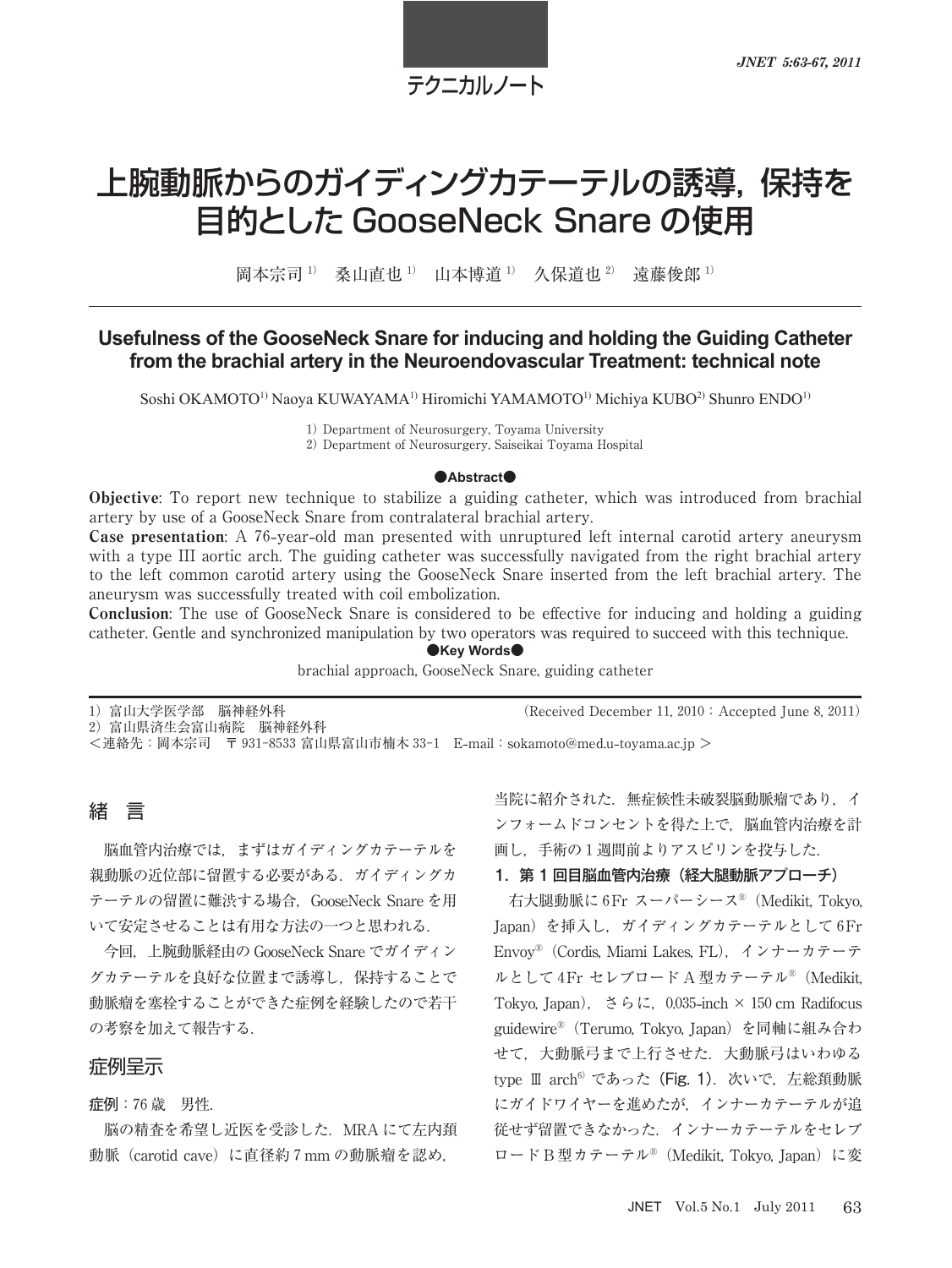

Fig. 1 A 3D CT angiogram of the patient revealed the type**-**Ⅲ aortic arch.

更したり、ガイディングカテーテルそのものを 5Fr シ モンズ型カテーテル®(Medikit, Tokyo, Japan)に変更し てみたが,やはり留置できなかった.アプローチ法の変 更が必要と判断し、第1回目血管内治療を断念した.

#### 2.第 2 回目脳血管内治療(経上腕動脈アプローチ)

第1回目から2週間後に右上腕動脈アプローチの第2 回目脳血管内治療を計画した. 第1回目後, アスピリン の内服は継続した.

右上腕動脈に Fr スーパーシース®(Medikit, Tokyo, Japan) を挿入し, 4Fr モディファイドシモンズ型カテ ーテル®(Medikit, Tokyo, Japan)を左総頚動脈に留置し た. その後, 0.035-inch × 300cm Radifocus guidewire® (Terumo, Tokyo, Japan) を用いてシモンズ型6Fr Envoy®XB(Cordis, Miami Lakes, FL)に交換しようと したが, Envoy はガイドワイヤーに追従せず挿入できな かった.

そこで左上腕動脈から GooseNeck Snare を挿入し,右 上腕動脈からのガイディングカテーテルを引き上げるこ とを考えた. 助手が患者の左側に立ち、4Fr スーパーシ ース®(Medikit, Tokyo, Japan)を左上腕動脈に挿入し,

全身ヘパリン化を ACT 300 以上目標に行った後, 左上 腕動脈からループ外径 10 mm の Amplatz GooseNeck® Snare (ev3, Plymouth, Minnesota) を挿入した. シモン ズ型 6Fr Envoy® XB (Cordis, Miami Lakes, FL) に 4Fr セレブロード A 型カテーテル®(Medikit, Tokyo, Japan) を同軸に組み合わせて上行大動脈に進め、左上腕動脈経 由の GooseNeck Snare のループにガイディングカテー テルの先端を容易に通すことができた (Fig. 2A). 大動 脈弓内で上に向け,先端を左総頚動脈に留置したのちガ イドワイヤーを左外頚動脈まで進めた.GooseNeck Snare のループを縮めてガイディングカテーテルを保持 し、大動脈弓内に滑り落ちないように支えながら、4Fr のインナーカテーテルを単独で左外頚動脈まで上げた. 次に 6Fr のガイディングカテーテルの挿入操作を行っ た.助手が GooseNeck Snare のループをいったん開き, ガイディングカテーテルの近位側にずらし(Fig. 2B), その位置でループを縮めてガイディングカテーテルをつ かみ (Fig. 2C), 術者がガイディングカテーテルを押す と同時に助手が GooseNeck Snare を引くという操作を 行った (Fig. 2D). この操作の繰り返しでガイディング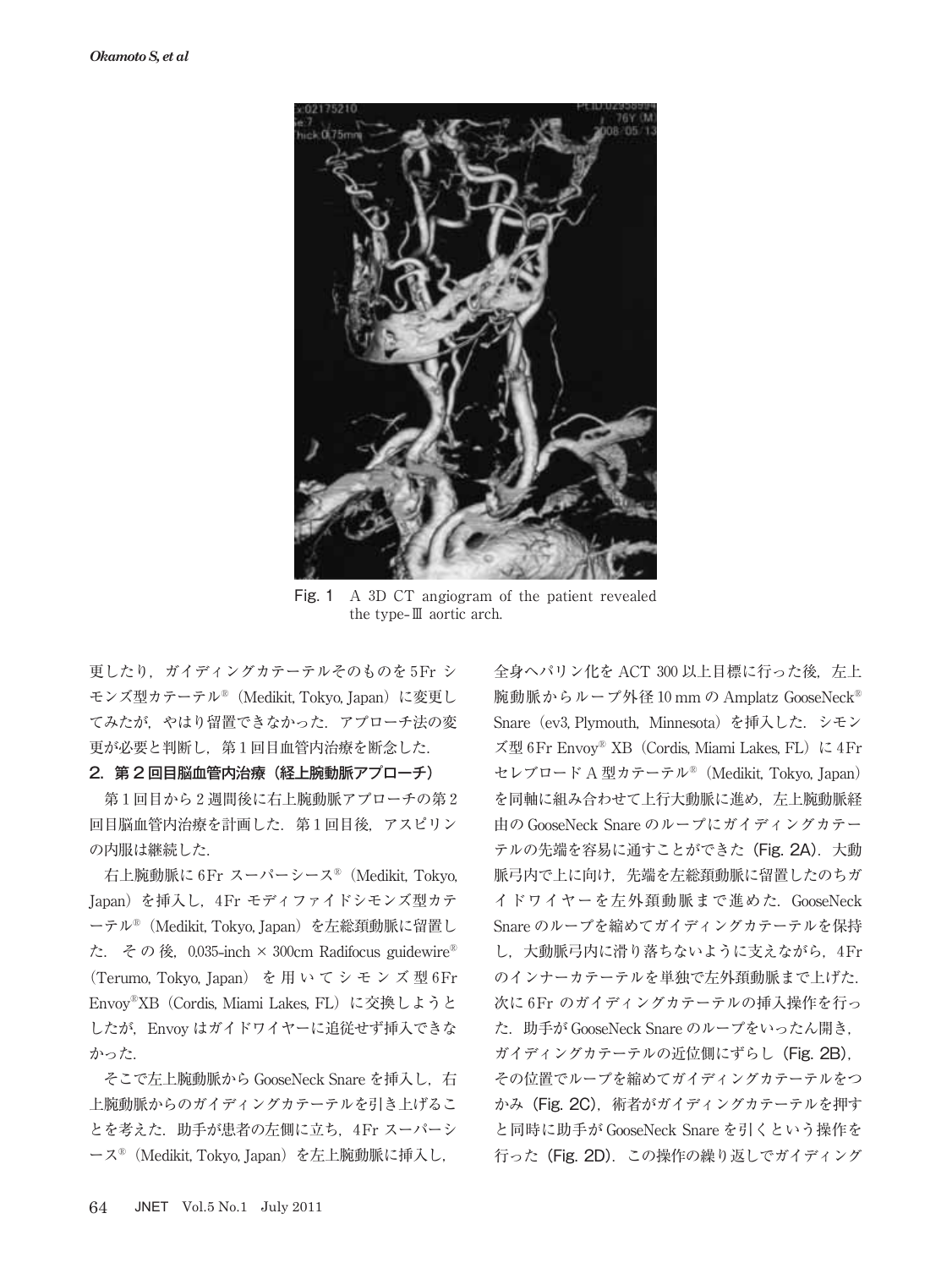



 $A, B: A$  6-Fr Simmonds type guiding catheter was introduced from the right brachial artery into the ascending aorta and inserted into the loop of a GooseNeck Snare inserted from the left brachial artery. C: A 6-Fr Simmonds type guiding catheter was caught by the GooseNeck Snare.

D:The operator pushed the guiding catheter and the assistant pulled the GooseNeck Snare at the same time.

カテーテルを少しずつ左総頚動脈に誘導し,内頚動脈起 始部直前まで進めることができた.

その後, GooseNeck Snare のループを縮めてガイディ ングカテーテルを固定した状態でマイクロカテーテルを 瘤内に進め,simple technique で瘤内塞栓を行った(Fig.

3).

塞栓術終了後,GooseNeck Snare を慎重に抜去すると, その先端には血栓が付着しているのを確認した(Fig. 4). 幸い術後, 新たな神経症状の出現はなかった.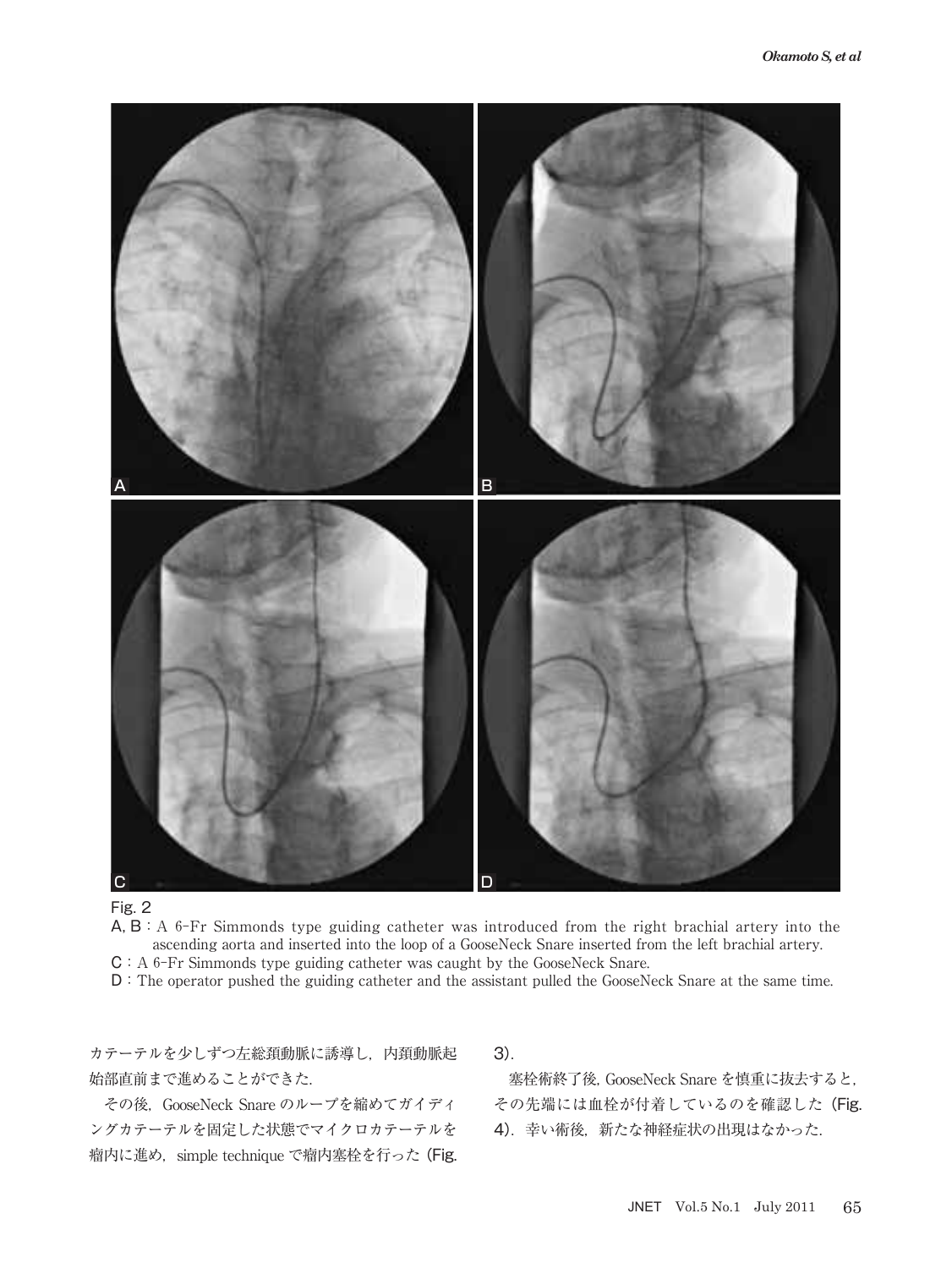

### Fig. 3

- A:The left common carotid angiogram before embolization showing an aneurysm at the paraclinoid portion of the left internal carotid artery.
- B:The left common carotid angiogram after embolization showing complete obliteration of the aneurysmal lumen.



Fig. 4 A Photogram showing the loop of the GooseNeck Snare and the thrombus attached.

## 考 察

一般に GooseNeck Snare は,血管内の異物を除去する デバイスとして用いられることが多いが 56.9), 目的血管 に先行させたマイクロガイドワイヤーを GooseNeck Snare でつかみ、マイクロカテーテルを目的血管に誘導 する microcatheter pull up technique<sup>2)</sup> や, 中大脳動脈分 岐部の血栓塞栓子の除去に応用した報告もある 1). 今回 我々が用いた GooseNeck Snare によるガイディングカ テーテル誘導, 保持は, 1994年, Kazekawa らが椎骨動 脈起始部の狭窄病変に対する経皮的血管形成術の際に用 いた報告が最初である $3$ . 次いで松本らが椎骨脳底動脈 系の動脈瘤塞栓術の際に $4$ , また宇田らが頚動脈ステン ト留置術の際に応用したことを報告している<sup>8</sup>.しかし, いずれも大腿動脈から入れたガイディングカテーテルを 上腕動脈から入れた GooseNeck Snare で保持したもの であり,留置したガイディングカテーテルの安定化を目 的とした GooseNeck Snare の使用方法である.

今回,我々の報告した方法はそれをさらに応用し、右 上腕から入れたガイディングカテーテルを左総頚動脈に